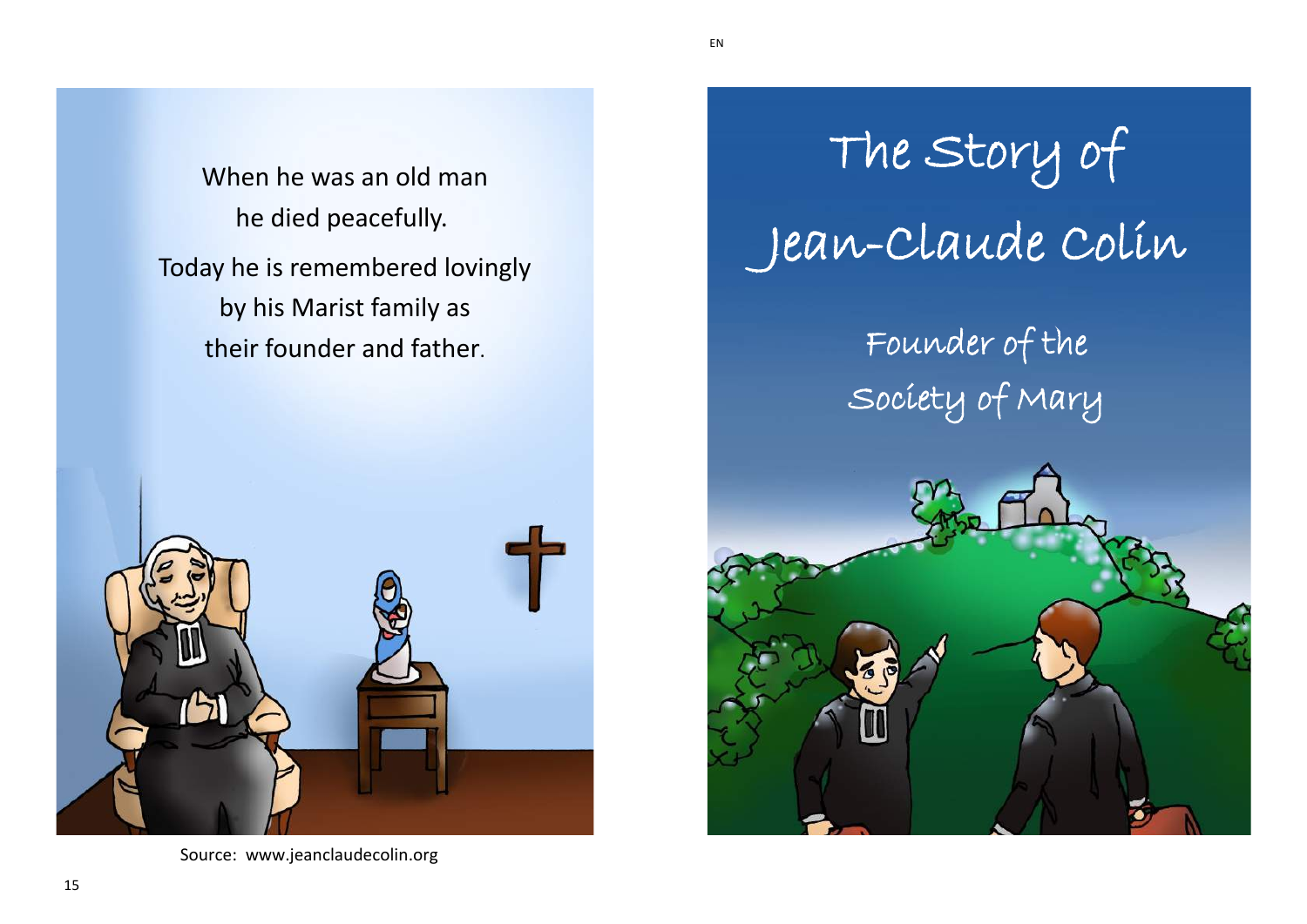Jean-Claude Colin was born in a small village in France.

He had seven older brothers and sisters.

His family house was near a forest in the hills.



Finally, Father Jean-Claude handed over to another Marist leader so that he could spend more time in prayer and writing.

He went to live in a quiet place in the countryside where he kept working on the rules and spirit of the Marists.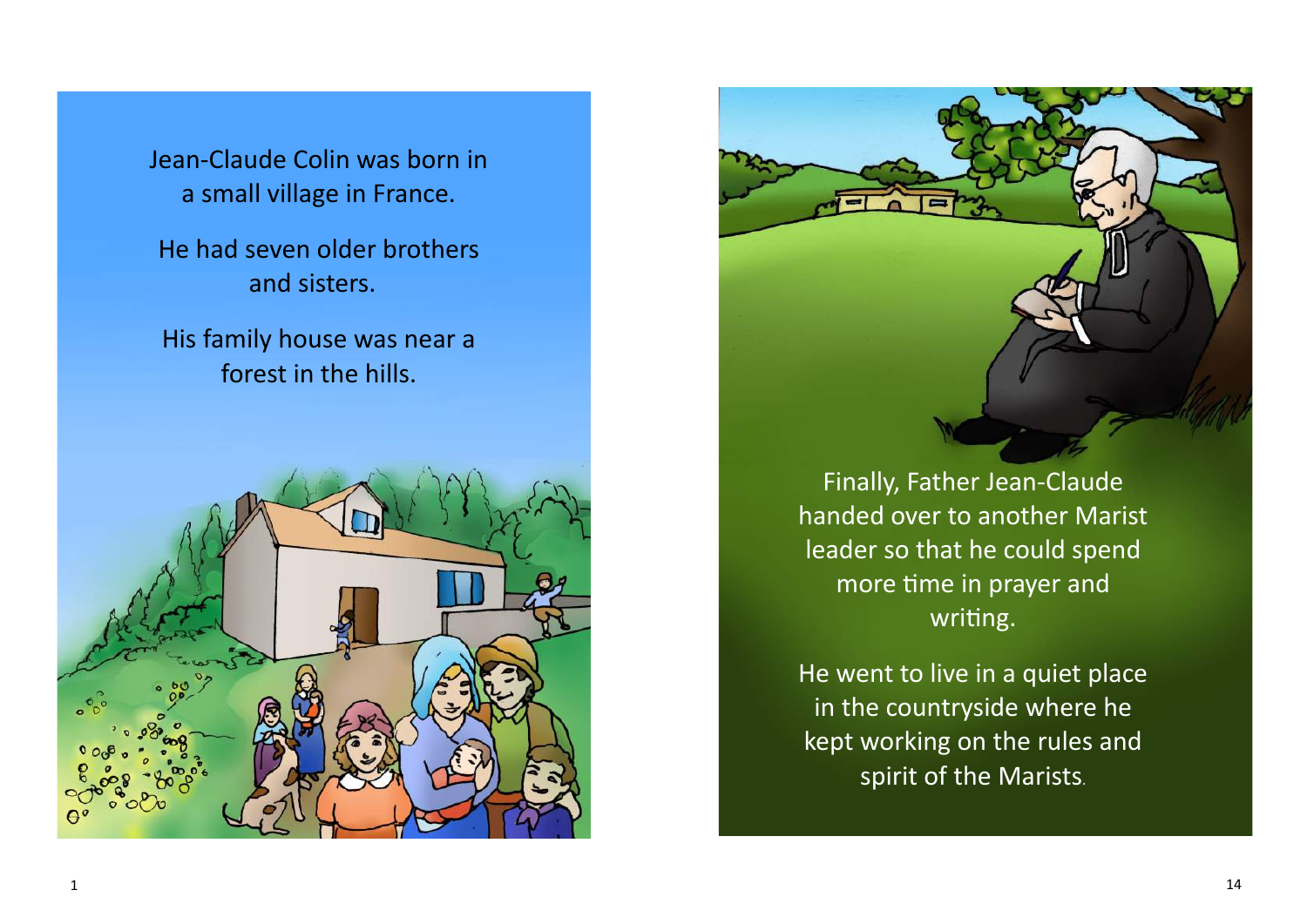

Father Jean-Claude soon farewelled the first group of missionaries as they left for the faraway Oceania missions. In the following years many young men joined the Marists and Father Jean-Claude was able to send more missionaries to the Pacific and to open more schools in France.



Because of troubles between the Church and the government Jean-Claude's father used to help the parish priest hide from angry government officials.

They would sometimes go into the forest to hide. Before Jean-Claude turned five both his parents became very sick and died, so his kind uncle began to look after him and his brothers and sisters.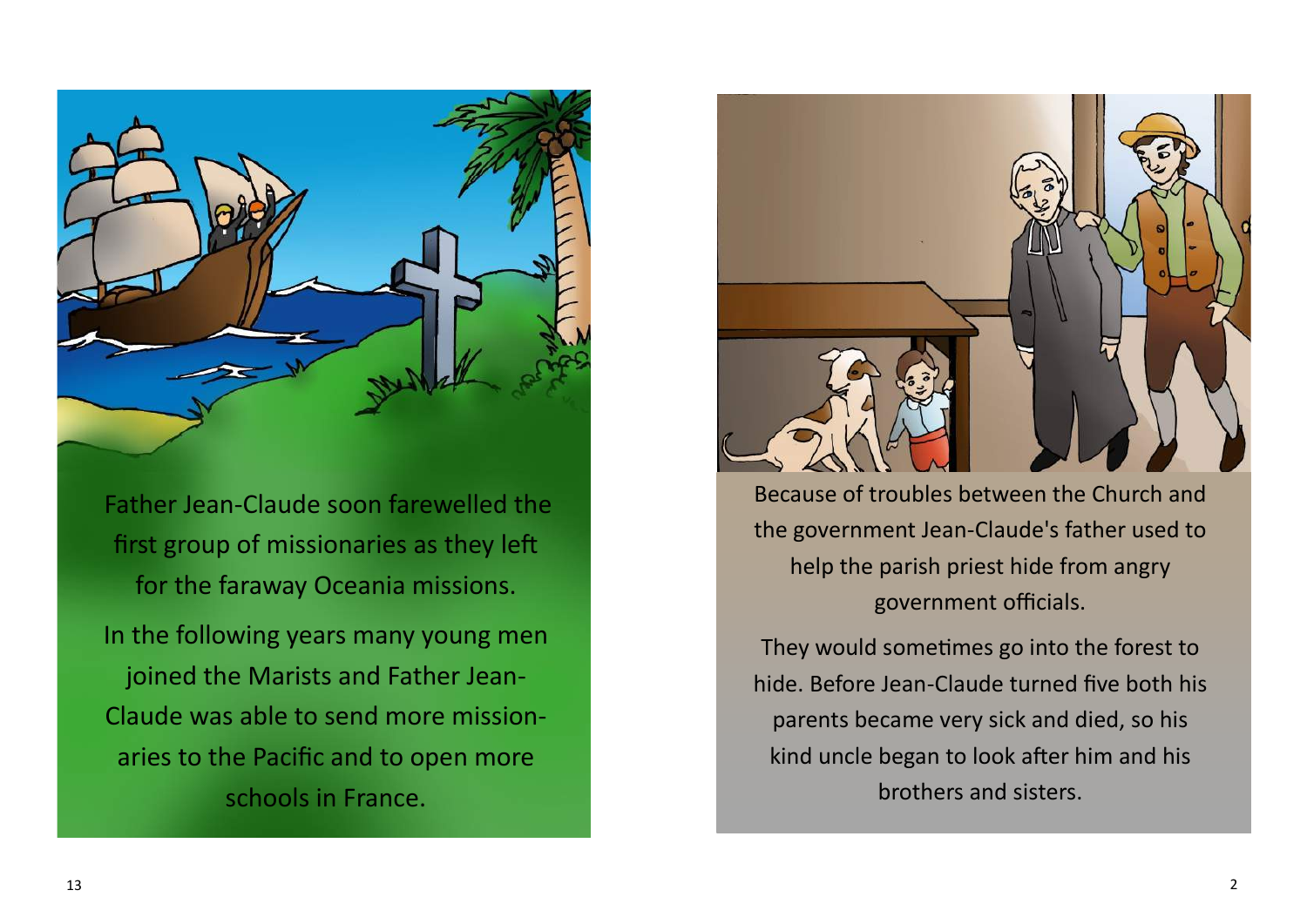Jean-Claude moved to the nearby village to live in his uncle's house, quite close to the parish church. Even though he was a shy boy Jean-Claude loved to help the priest at Mass. At other times he would spend quiet time alone in the forest.



Eventually the Pope said "yes" to the group of Marist priests, just after Father Jean-Claude agreed to send Marist missionaries to the people of the Pacific islands.

Father Jean-Claude was elected leader of the Marists and he and the whole group made their promises to live the Marist life.

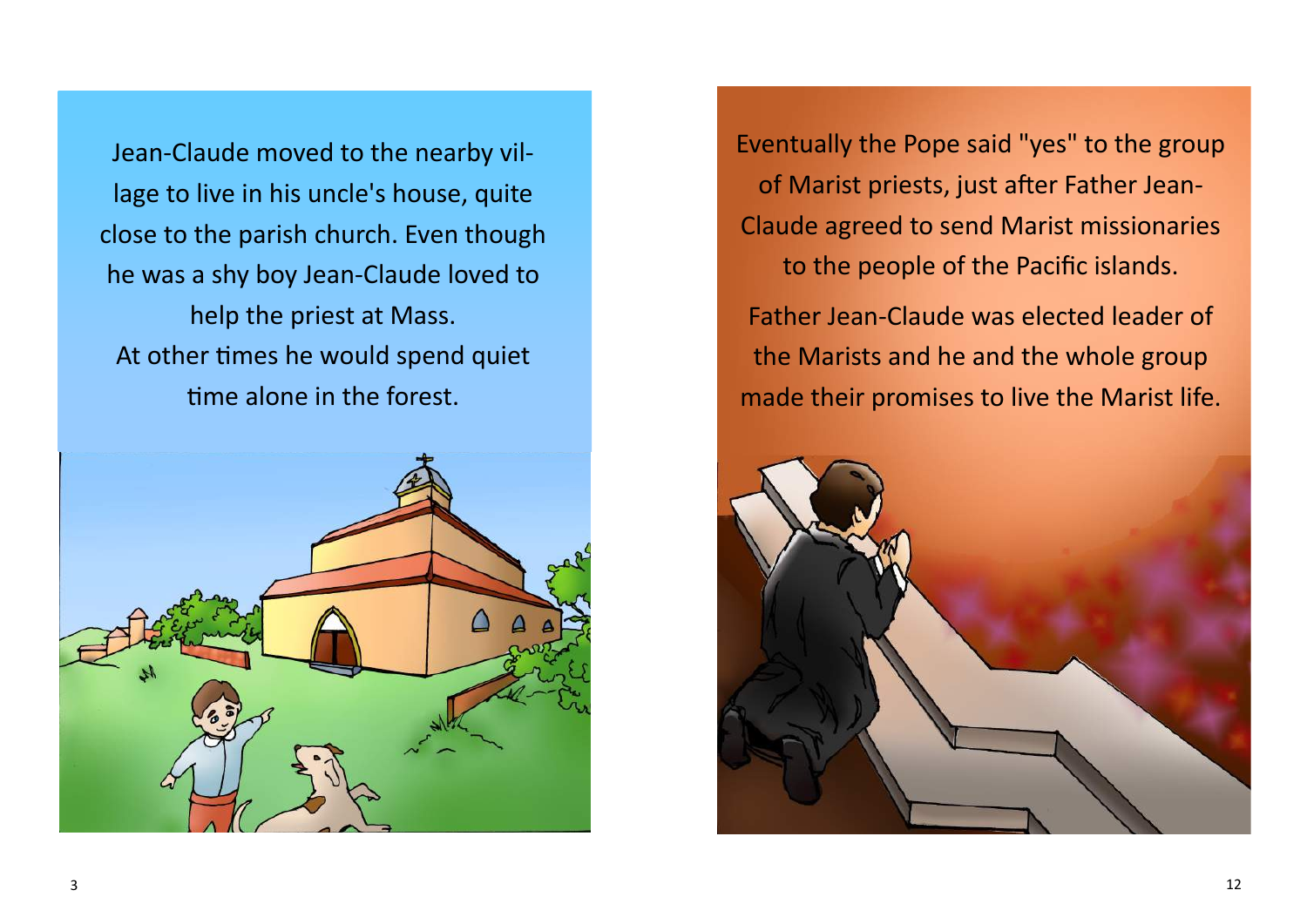Father Jean-Claude then made the long journey to Rome to get approval for the Society of Mary.

The bishops there thought the plan was too big: one Marist tree with many branches.





When he was fourteen Jean-Claude went away to boarding school.

Most of the boys there were planning to become priests. Jean-Claude wondered whether he would be one, too.

He went to two other high schools in the following years. He was a very good student but sometimes got quite sick.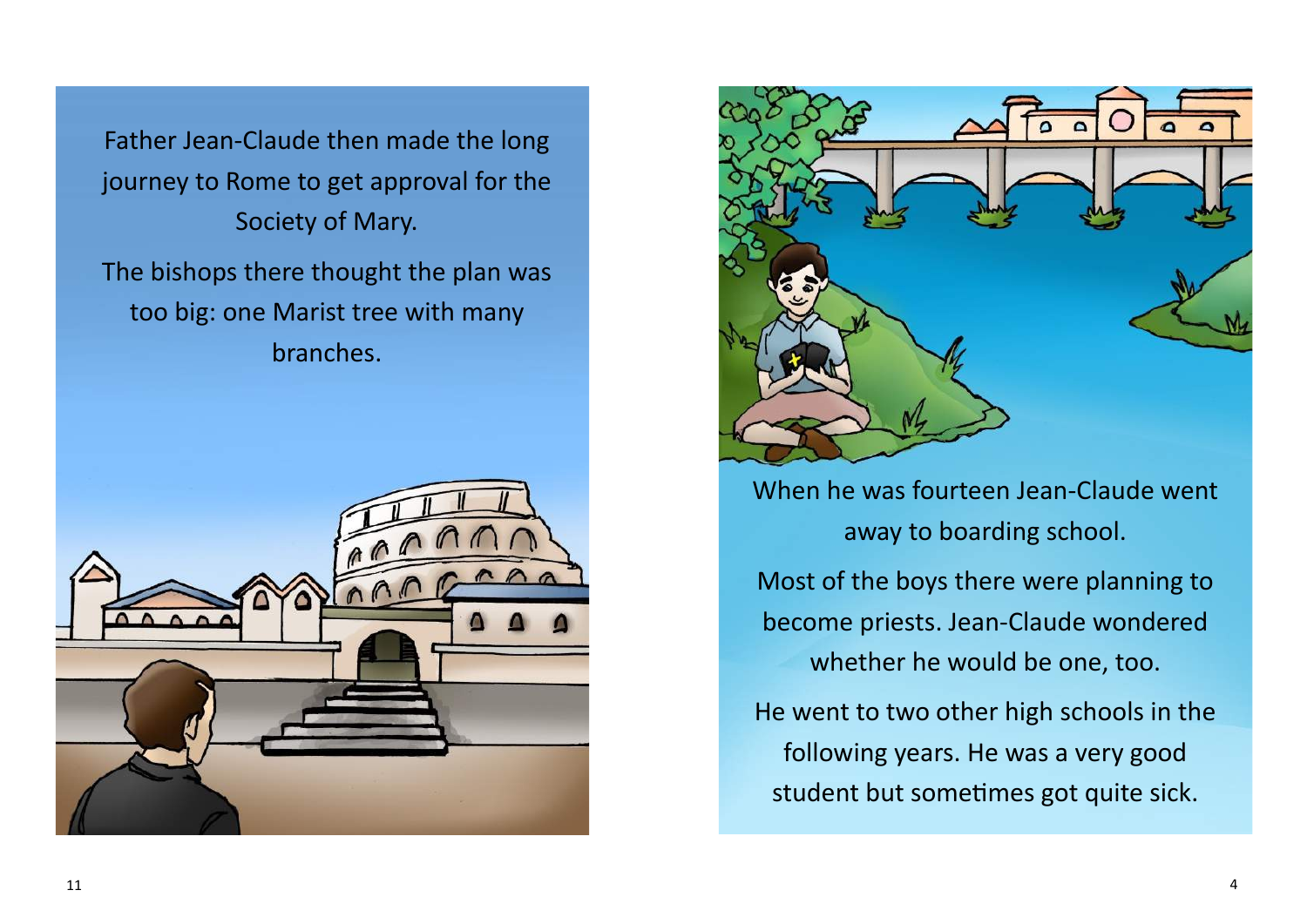Eventually he went to the main city to continue his studies to become a priest.

An idea was coming into his mind -- that Our Blessed Mother, Mary, was asking him to form a new family in the Church.

Jean-Claude became part of a group of twelve young men who dreamt about this new family which would be called the Society of Mary. There would be priests, sisters, brothers and lay people in it, a tree with several branches.

The bishop asked Father Jean-Claude to take over the school.

And so the Marists became teachers as well as missionaries.

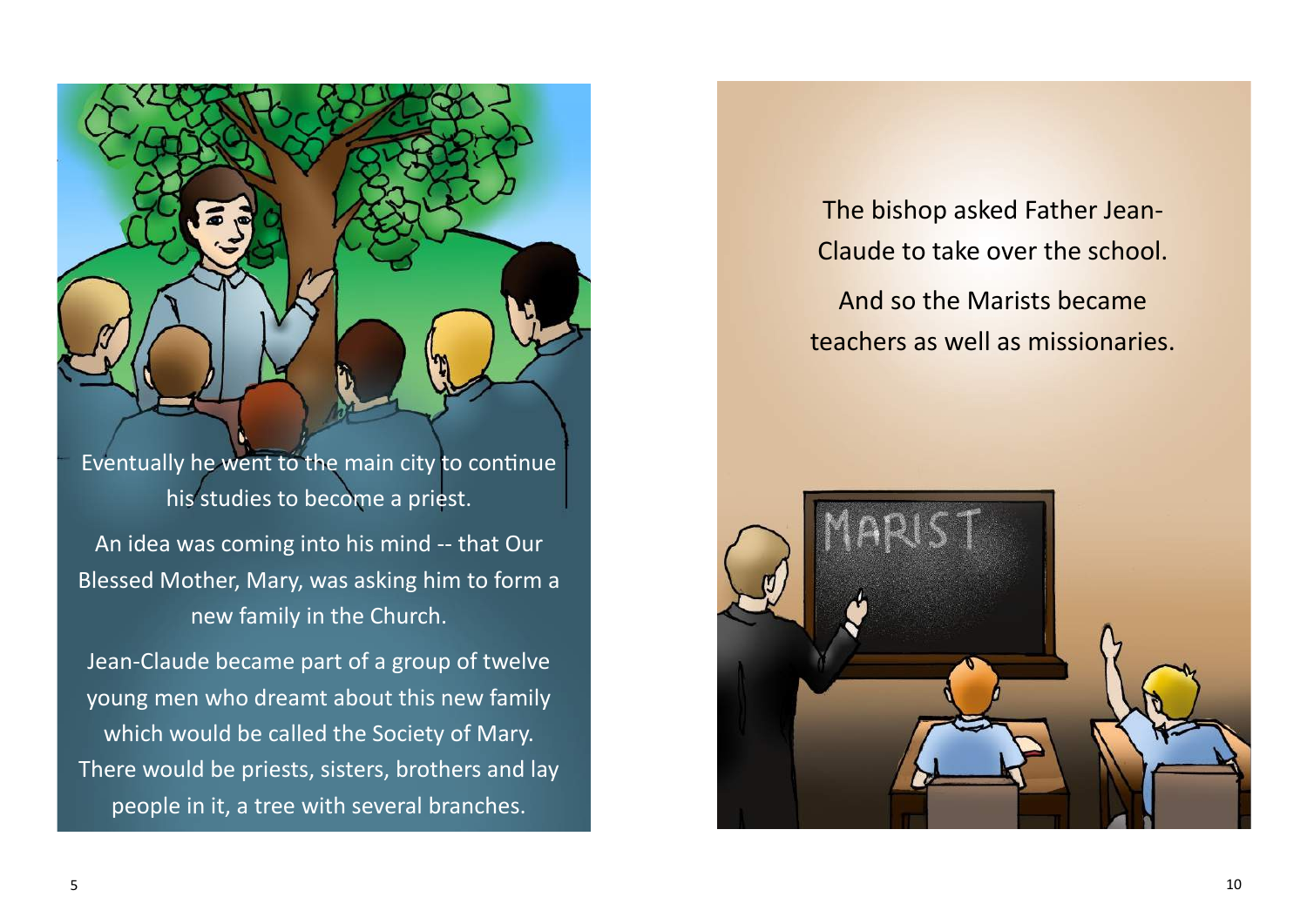The first Marist missions were in the rugged and snow-covered mountains.

Father Jean-Claude and his companions brought new hope and faith to the people there.



The day after Jean-Claude was ordained priest, the twelve young men went to a small chapel and knelt in front of a statue of Mary and Jesus.

They promised they would form Mary's society as soon as they could. They would be called 'Marists'.